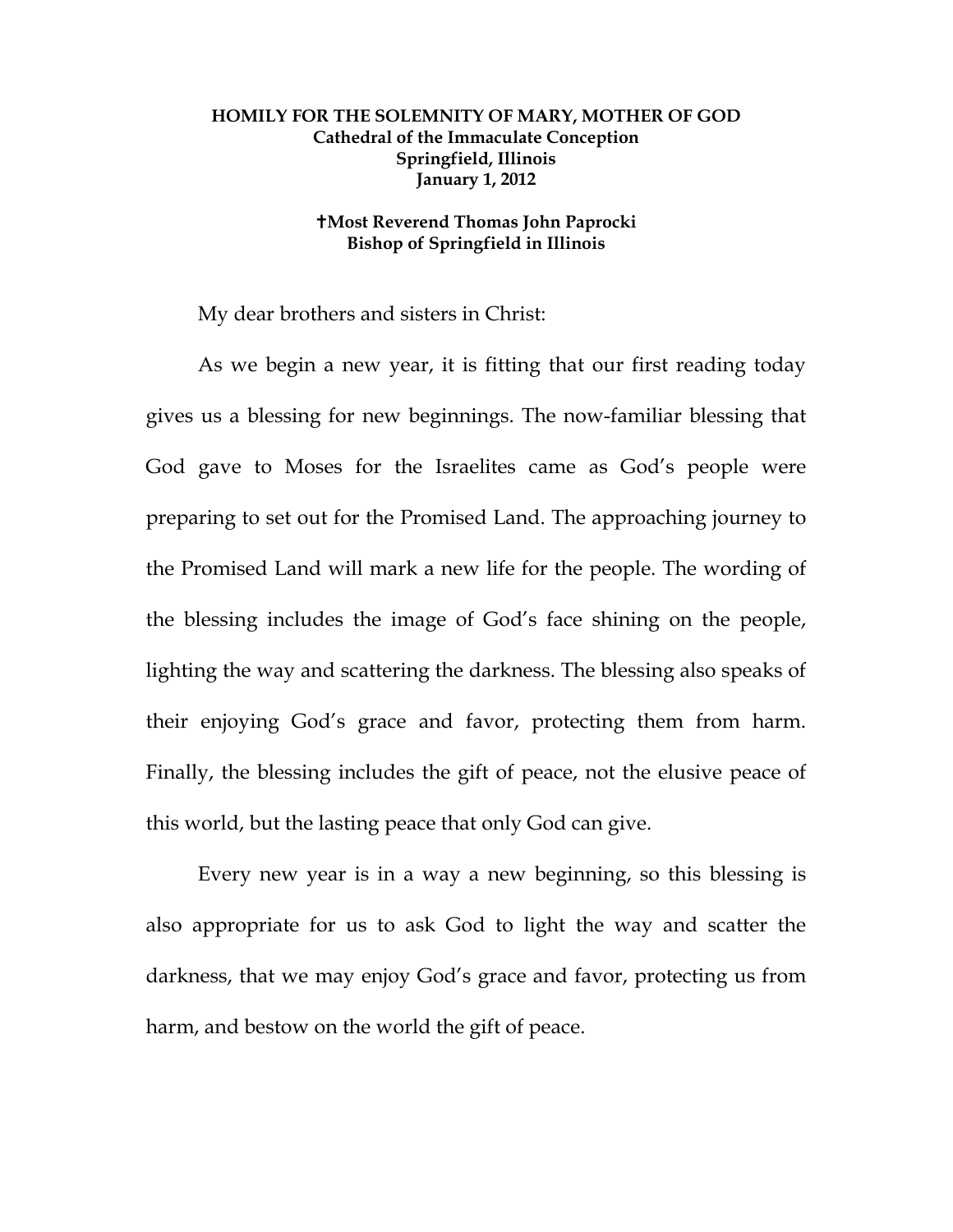As is customary, Pope Benedict XVI has issued a message for

peace at the beginning of the new year. The Holy Father's January 1,

2012 message for the World Day of Peace starts out as follows:

The beginning of a new year, God's gift to humanity, prompts me to extend to all, with great confidence and affection, my heartfelt good wishes that this time now before us may be marked concretely by justice and peace.

With what attitude should we look to the New Year? We find a very beautiful image in Psalm 130. The Psalmist says that people of faith wait for the Lord "more than those who watch for the morning"  $(v, 6)$ ; they wait for him with firm hope because they know that he will bring light, mercy, salvation. This waiting was born of the experience of the Chosen People, who realized that God taught them to look at the world in its truth and not to be overwhelmed by tribulation. I invite you to look to 2012 with this attitude of confident trust. It is true that the year now ending has been marked by a rising sense of frustration at the crisis looming over society, the world of labor and the economy, a crisis whose roots are primarily cultural and anthropological. It seems as if a shadow has fallen over our time, preventing us from clearly seeing the light of day.

In this shadow, however, human hearts continue to wait for the dawn of which the Psalmist speaks. Because this expectation is particularly powerful and evident in young people, my thoughts turn to them and to the contribution which they can and must make to society. I would like therefore to devote this message for the XLV World Day of Peace to the theme of education: "Educating Young People in Justice and Peace," in the conviction that the young, with their enthusiasm and idealism, can offer new hope to the world.

The Holy Father continued: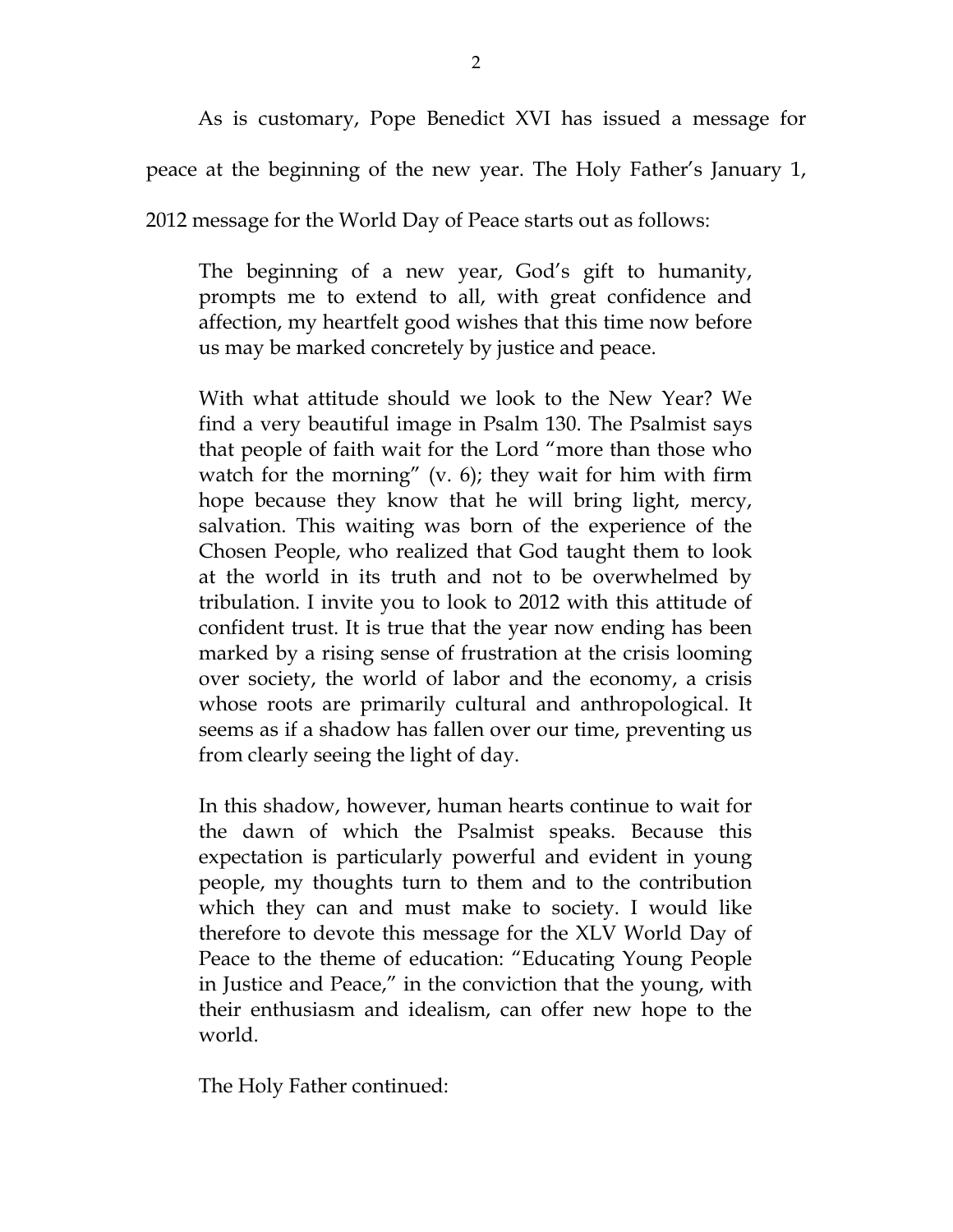My Message is also addressed to parents, families and all those involved in the area of education and formation, as well as to leaders in the various spheres of religious, social, political, economic and cultural life and in the media. Attentiveness to young people and their concerns, the ability to listen to them and appreciate them, is not merely something expedient; it represents a primary duty for society as a whole, for the sake of building a future of justice and peace.

It is a matter of communicating to young people an appreciation for the positive value of life and of awakening in them a desire to spend their lives in the service of the Good. This is a task which engages each of us personally. …

The Church looks to young people with hope and confidence; she encourages them to seek truth, to defend the common good, to be open to the world around them and willing to see "new things" (Is 42:9; 48:6).

 Looking to the future with hope and confidence, it is helpful for us to take note of some trends about Christianity in the world. While the secular media often portray Christianity in an unfavorable light, there is much good news about the spread of Christianity in the world that you may not have heard about.

According to a report published last month by the Pew Forum on Religion and Public Life, Christians account for almost a third of the world's population. The data from the 2010 survey of more than 200 countries found that worldwide, there are 2.18 billion Christians, nearly a third of the estimated global population at that time of 6.9 billion.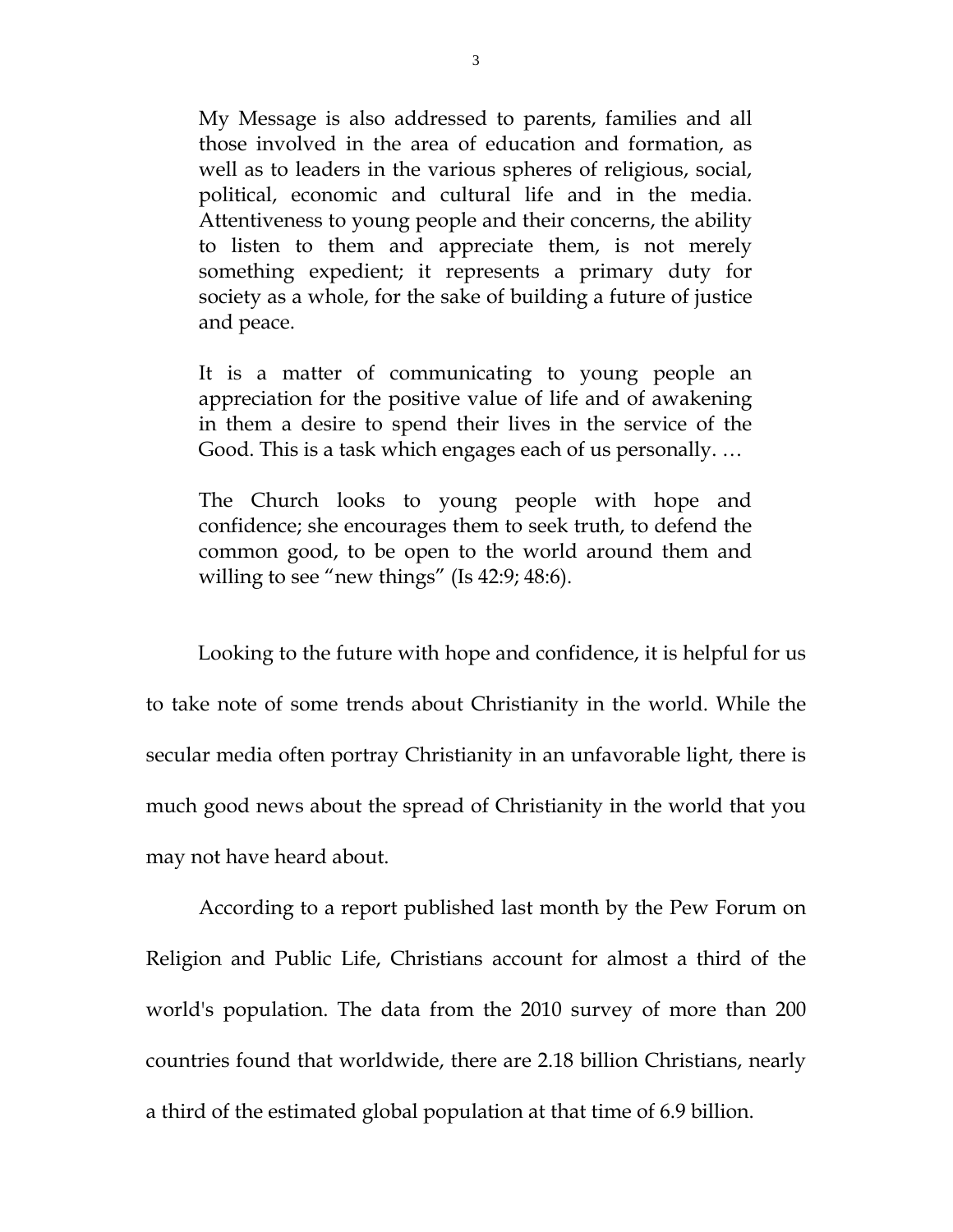The report looked at what has changed in the past century. Since 1910 the number of Christians nearly quadrupled, from about 600 million to more than 2 billion. Christians are the world's largest religious group. Muslims, according to previous studies by the Pew group, account for a bit under a quarter of the world's population.

The spread of countries reflects a major shift in where Christians are to be found. In 1910, about two-thirds of the world's Christians lived in Europe. A century later only 26% of Christians live in Europe. More than a third are now found in the Americas, 37%. While just under a quarter, 24%, live in sub-Saharan Africa. The Asia-Pacific region accounts for 13%.

Taking Europe and the Americas together these two still make up a majority of Christians, with 63%. That is, however, a notable decline from the 1910 level of 93%. In both regions the numbers of Christians have dropped. In 1910, 95% of Europe's population was Christian, but by 2010 it was only 76%. In the Americas over the same period it went from 96% to 86%.

This decline contrasts with the dramatic change in sub-Saharan Africa. In 1910 only 9% were Christians, but a century later the Christian faith had exploded, making up 63% of the population.

4